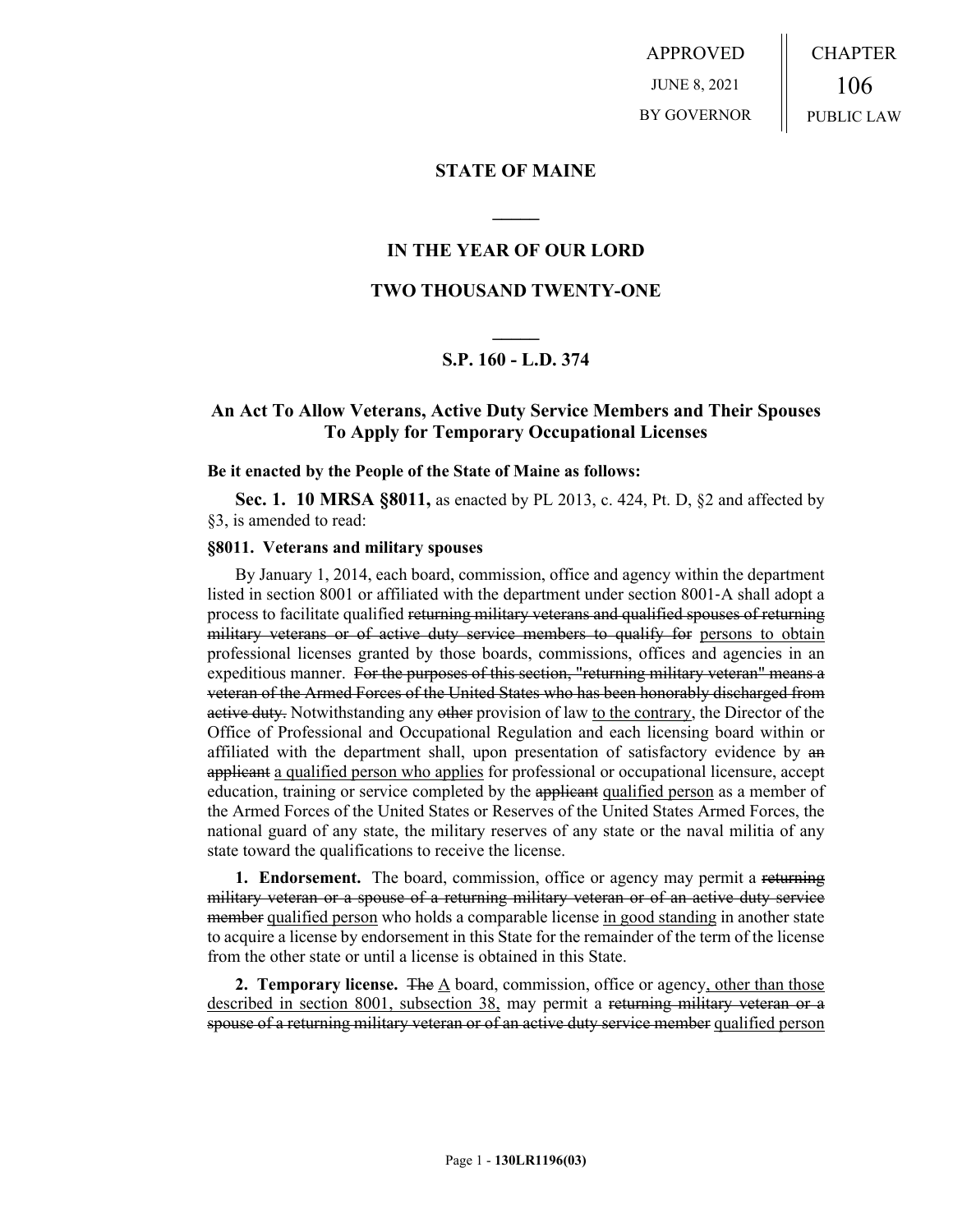who holds a comparable license in good standing in another state to obtain a temporary license in this State for a period of time necessary to obtain a license in this State.

Upon receipt of a completed application, a board, commission, office or agency described in section 8001, subsection 38 shall issue a temporary license to a qualified person if the person holds a current, valid occupational or professional license in good standing issued by a state or territory of the United States. The license issued by the state or territory may not be temporary, conditional, probationary or otherwise restricted and must be reasonably equivalent to the license sought, as determined by the board, commission, office or agency. The qualified person may obtain a temporary license for a period of not less than 180 days while completing any requirements for licensure in this State as long as no cause for denial of a license exists under this section or under section 8003, subsection 5-A, paragraph A or under any other law.

**2-A. Application for temporary license.** An applicant for a temporary license under this section shall submit a notarized affidavit affirming, under penalty of law, that the applicant is the person described and identified in the application, that all statements made on the application are true and correct and complete, that the applicant has read and understands the requirements for licensure and certifies that the applicant meets those requirements and that the applicant is in good standing in all jurisdictions in which the applicant holds or has held a license.

**2-B. Extension.** An applicant for a temporary license under this section may request a one-time 180-day extension of the temporary license if necessary to complete the licensing requirements of this State. The applicant must make this request at least 15 days prior to the temporary license's expiration date.

**3. Acceptance of military credentials.** The board, commission, office or agency shall permit a returning military recently separated veteran whose military training qualifies the veteran for a license in a profession or occupation that requires a license in this State to acquire a temporary license until a license is issued.

**4. Continuing education requirements.** The board, commission, office or agency may allow a full or partial exemption from continuing education requirements for a returning military veteran or the spouse of a returning military veteran or of an active duty service member qualified person. Evidence of completion of continuing education requirements may be required for a subsequent license or renewal. A board, commission, office or agency shall provide that continuing education requirements may be met by comparable military training.

**5. Definitions.** As used in this section, unless the context otherwise indicates, the following terms have the following meanings.

A. "Good standing" as applied to an applicant under this section means that the applicant does not have a license complaint, allegation or investigation pending, does not have a license that is suspended or subject to practice restrictions and has never surrendered a license or had a license revoked.

B. "Qualified person" means:

(1) A recently separated veteran, a spouse of a recently separated veteran or a domestic partner of a recently separated veteran; or